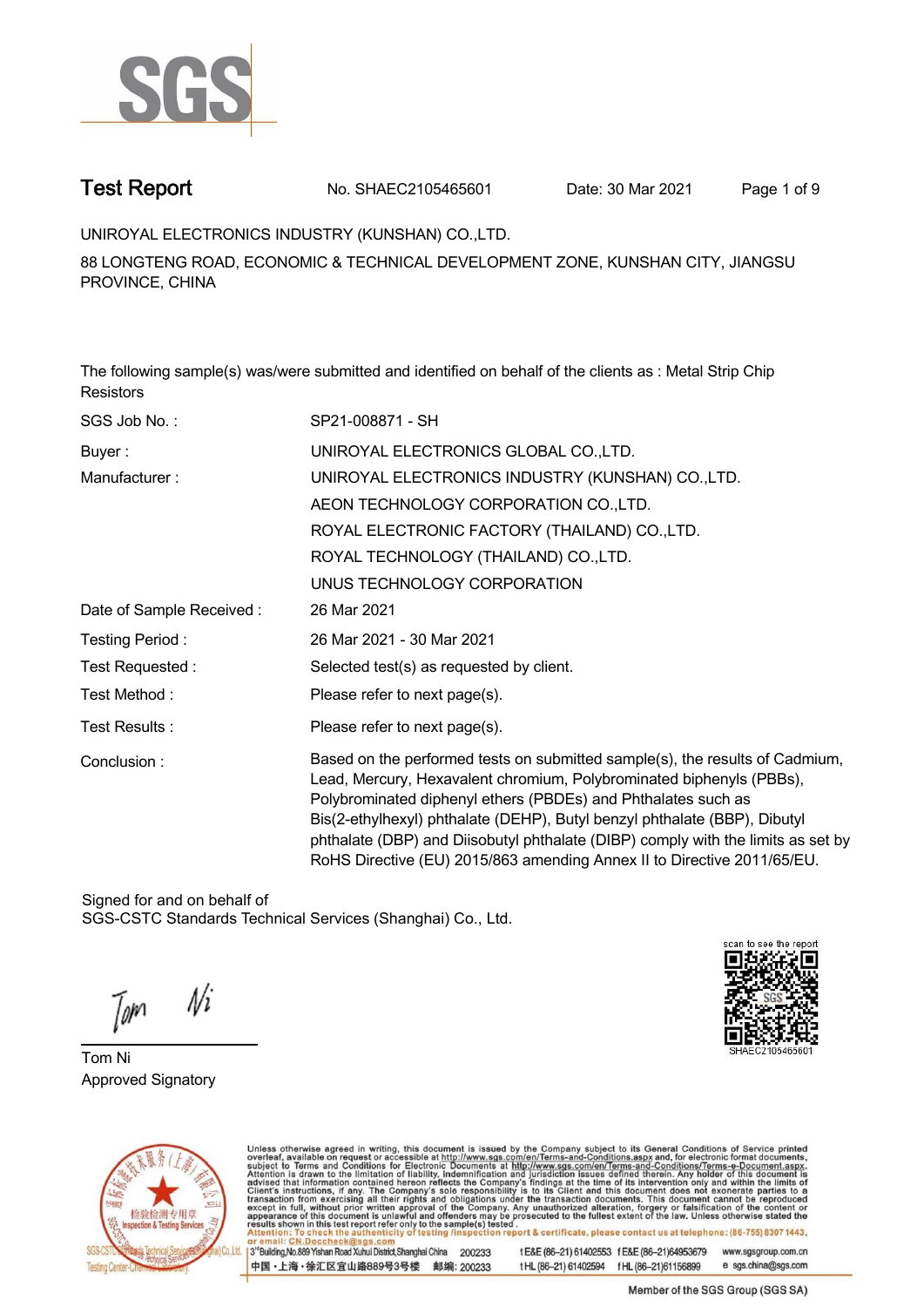

**Test Report. No. SHAEC2105465601 Date: 30 Mar 2021 . Page 2 of 9.**

**Test Results :.**

**Test Part Description : .**

| Specimen No.    | SGS Sample ID    | <b>Description</b>                |
|-----------------|------------------|-----------------------------------|
| SN <sub>1</sub> | SHA21-054656.001 | Black/white/silvery chip resistor |

**Remarks :.(1) 1 mg/kg = 0.0001% .**

**(2) MDL = Method Detection Limit .**

**(3) ND = Not Detected ( < MDL ) .**

**(4) "-" = Not Regulated .**

## **RoHS Directive (EU) 2015/863 amending Annex II to Directive 2011/65/EU.**

**Test Method :. With reference to IEC 62321-4:2013+AMD1:2017, IEC62321-5:2013, IEC62321-7-2:2017, IEC 62321-6:2015 and IEC62321-8:2017, analyzed by ICP-OES, AAS, UV-Vis and GC-MS. .**

| Test Item(s)                 | Limit | <u>Unit</u> | <b>MDL</b>               | 001       |
|------------------------------|-------|-------------|--------------------------|-----------|
| Cadmium (Cd)                 | 100   | mg/kg       | $\overline{2}$           | ND        |
| Lead (Pb)                    | 1000  | mg/kg       | $\overline{2}$           | <b>ND</b> |
| Mercury (Hg)                 | 1000  | mg/kg       | $\overline{2}$           | <b>ND</b> |
| Hexavalent Chromium (Cr(VI)) | 1000  | mg/kg       | 8                        | <b>ND</b> |
| Sum of PBBs                  | 1000  | mg/kg       | $\overline{a}$           | ND        |
| Monobromobiphenyl            |       | mg/kg       | 5                        | ND.       |
| Dibromobiphenyl              | -     | mg/kg       | 5                        | ND.       |
| Tribromobiphenyl             |       | mg/kg       | 5                        | ND.       |
| Tetrabromobiphenyl           | -     | mg/kg       | 5                        | ND        |
| Pentabromobiphenyl           |       | mg/kg       | 5                        | <b>ND</b> |
| Hexabromobiphenyl            | -     | mg/kg       | 5                        | ND.       |
| Heptabromobiphenyl           |       | mg/kg       | 5                        | <b>ND</b> |
| Octabromobiphenyl            | -     | mg/kg       | 5                        | ND        |
| Nonabromobiphenyl            |       | mg/kg       | 5                        | ND.       |
| Decabromobiphenyl            |       | mg/kg       | 5                        | ND        |
| Sum of PBDEs                 | 1000  | mg/kg       | $\overline{\phantom{a}}$ | ND.       |
| Monobromodiphenyl ether      |       | mg/kg       | 5                        | ND        |
| Dibromodiphenyl ether        | -     | mg/kg       | 5                        | ND.       |
| Tribromodiphenyl ether       | -     | mg/kg       | 5                        | <b>ND</b> |
| Tetrabromodiphenyl ether     |       | mg/kg       | 5                        | <b>ND</b> |



Unless otherwise agreed in writing, this document is issued by the Company subject to its General Conditions of Service printed overleaf, available on request or accessible at http://www.sgs.com/en/Terms-and-Conditions.asp

3<sup>rd</sup> Building, No.889 Yishan Road Xuhui District, Shanghai China 200233 中国·上海·徐汇区宜山路889号3号楼 邮编: 200233 tE&E (86-21) 61402553 fE&E (86-21)64953679 www.sgsgroup.com.cn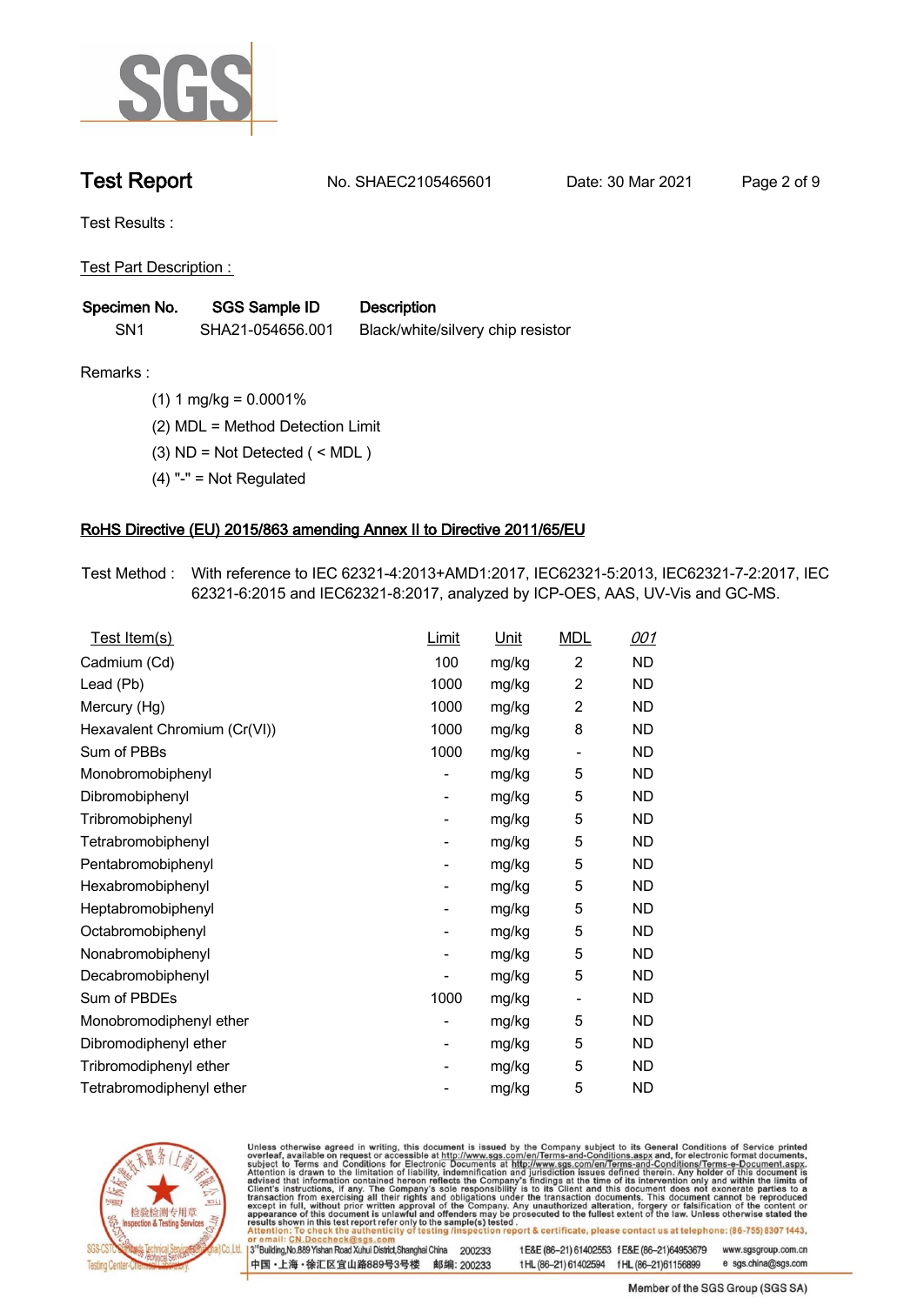

| <b>Test Report</b>                |                          | No. SHAEC2105465601 |            | Date: 30 Mar 2021 | Page 3 of 9 |
|-----------------------------------|--------------------------|---------------------|------------|-------------------|-------------|
| Test Item(s)                      | Limit                    | Unit                | <b>MDL</b> | <u>001</u>        |             |
| Pentabromodiphenyl ether          | $\overline{\phantom{a}}$ | mg/kg               | 5          | ND.               |             |
| Hexabromodiphenyl ether           | $\overline{\phantom{a}}$ | mg/kg               | 5          | ND.               |             |
| Heptabromodiphenyl ether          | $\overline{\phantom{a}}$ | mg/kg               | 5          | ND.               |             |
| Octabromodiphenyl ether           | $\overline{\phantom{a}}$ | mg/kg               | 5          | ND.               |             |
| Nonabromodiphenyl ether           | $\overline{\phantom{a}}$ | mg/kg               | 5          | <b>ND</b>         |             |
| Decabromodiphenyl ether           | $\overline{\phantom{a}}$ | mg/kg               | 5          | ND.               |             |
| Di-butyl Phthalate (DBP)          | 1000                     | mg/kg               | 50         | ND.               |             |
| Benzyl Butyl Phthalate (BBP)      | 1000                     | mg/kg               | 50         | ND.               |             |
| Di-2-Ethyl Hexyl Phthalate (DEHP) | 1000                     | mg/kg               | 50         | ND.               |             |
| Diisobutyl Phthalates (DIBP)      | 1000                     | mg/kg               | 50         | ND.               |             |

**Notes :.**

- **(1) The maximum permissible limit is quoted from RoHS Directive (EU) 2015/863. IEC 62321 series is equivalent to EN 62321 series https://www.cenelec.eu/dyn/www/f?p=104:30:1742232870351101::::FSP\_ORG\_ID,FSP\_LANG\_ID: 1258637,25**
- **(2) The restriction of DEHP, BBP, DBP and DIBP shall apply to medical devices, including in vitro medical devices, and monitoring and control instruments,including industrial monitoring and control instruments, from 22 July 2021. .**

## **Halogen.**

**Test Method :. With reference to EN 14582: 2016 , analysis was performed by IC. .**

| Test Item(s)  | Unit  | <u>MDL</u> | <u>001</u> |
|---------------|-------|------------|------------|
| Fluorine (F)  | mg/kg | 50         | ND.        |
| Chlorine (CI) | mg/kg | 50         | ND.        |
| Bromine (Br)  | mg/kg | 50         | ND.        |
| lodine (I)    | mg/kg | 50         | ND.        |



Unless otherwise agreed in writing, this document is issued by the Company subject to its General Conditions of Service printed overleaf, available on request or accessible at http://www.sgs.com/en/Terms-and-Conditions.asp

3<sup>14</sup> Building, No.889 Yishan Road Xuhui District, Shanghai China 200233 中国·上海·徐汇区宜山路889号3号楼 邮编: 200233 t E&E (86-21) 61402553 f E&E (86-21)64953679 www.sgsgroup.com.cn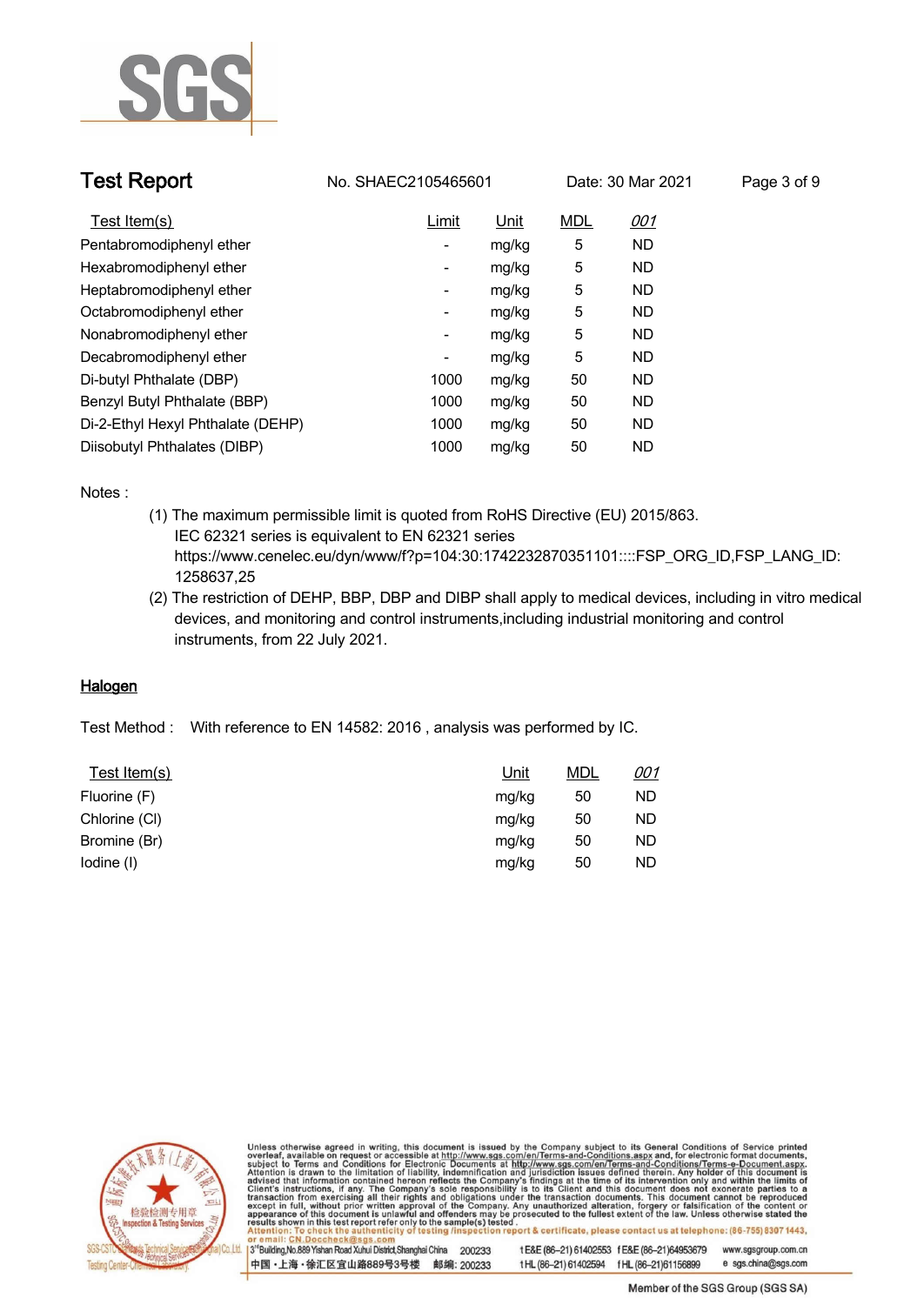

**Test Report No. SHAEC2105465601** Date: 30 Mar 2021 **Page 4 of 9** 

## **ATTACHMENTS**

## **Elements (IEC62321) Testing Flow Chart**

1) These samples were dissolved totally by pre-conditioning method according to below flow chart.





Unless otherwise agreed in writing, this document is issued by the Company subject to its General Conditions of Service printed overleaf, available on request or accessible at http://www.sgs.com/en/Terms-and-Conditions.asp

3<sup>rd</sup> Building, No.889 Yishan Road Xuhui District, Shanghai China 200233 中国·上海·徐汇区宜山路889号3号楼 邮编: 200233 tE&E (86-21) 61402553 fE&E (86-21)64953679 www.sgsgroup.com.cn e sgs.china@sgs.com t HL (86-21) 61402594 f HL (86-21) 61156899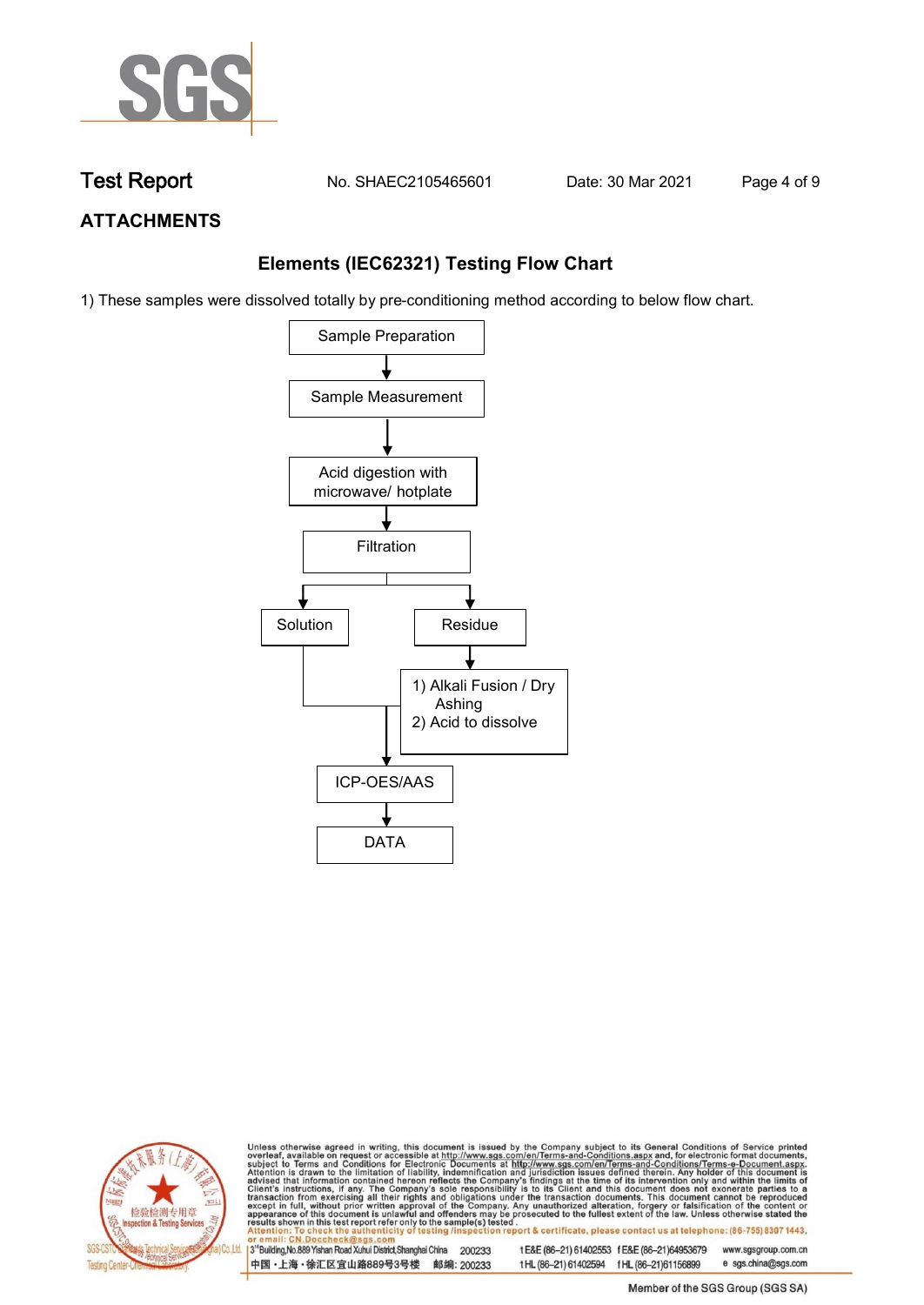

**Test Report. No. SHAEC2105465601 Date: 30 Mar 2021 . Page 5 of 9.**

## **ATTACHMENTS**

## **Hexavalent Chromium (Cr(VI)) Testing Flow Chart**





Unless otherwise agreed in writing, this document is issued by the Company subject to its General Conditions of Service printed overleaf, available on request or accessible at http://www.sgs.com/en/Terms-and-Conditions.asp

3<sup>rd</sup> Building, No.889 Yishan Road Xuhui District, Shanghai China 200233 中国·上海·徐汇区宜山路889号3号楼 邮编: 200233 tE&E (86-21) 61402553 fE&E (86-21)64953679 www.sgsgroup.com.cn

t HL (86-21) 61402594 f HL (86-21)61156899 Member of the SGS Group (SGS SA)

e sgs.china@sgs.com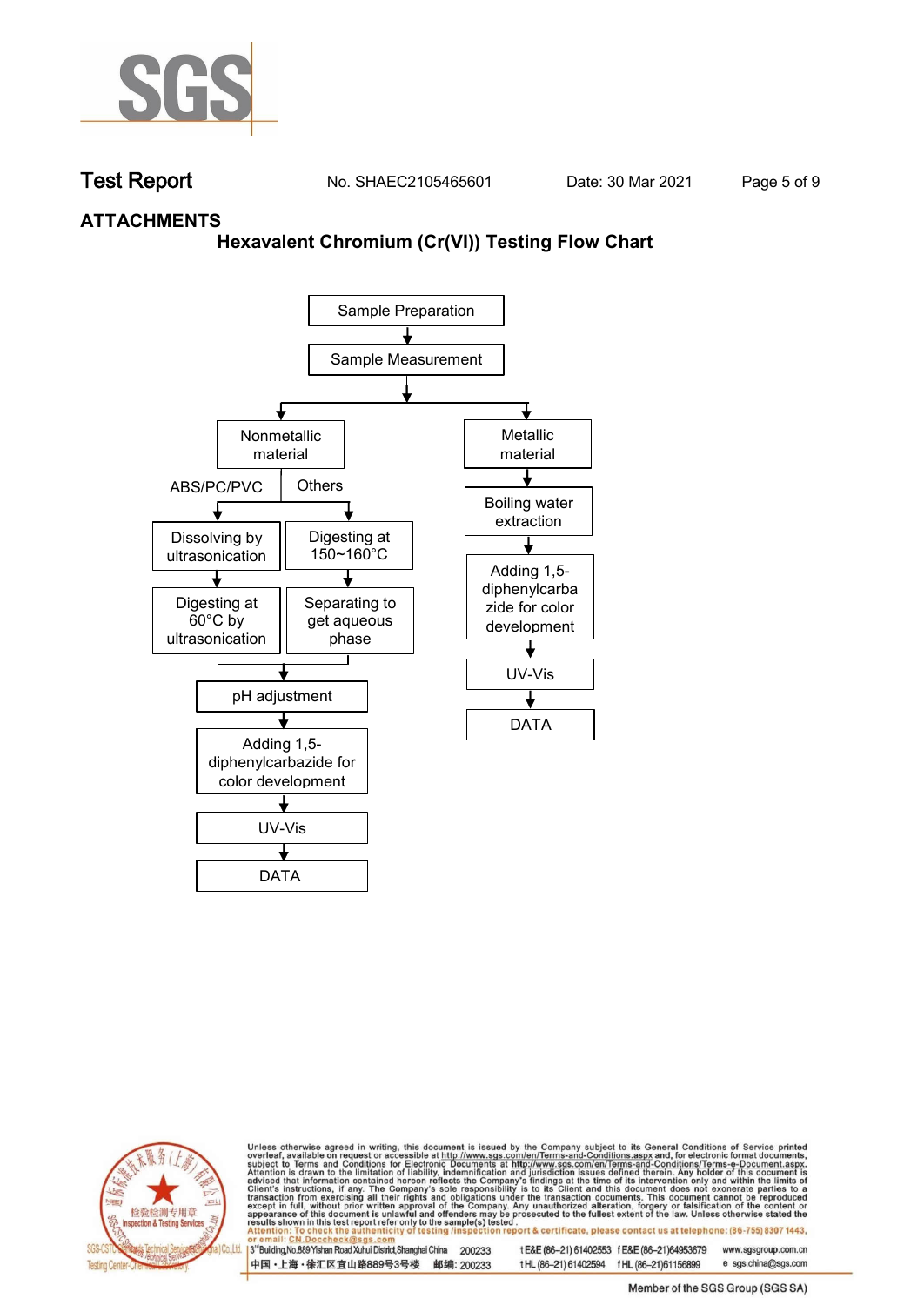

**Test Report. No. SHAEC2105465601 Date: 30 Mar 2021 . Page 6 of 9.**

**ATTACHMENTS**

# **PBBs/PBDEs Testing Flow Chart**





Unless otherwise agreed in writing, this document is issued by the Company subject to its General Conditions of Service printed overleaf, available on request or accessible at http://www.sgs.com/en/Terms-and-Conditions.asp

3<sup>'</sup>Building, No.889 Yishan Road Xuhui District, Shanghai China 200233 中国·上海·徐汇区宜山路889号3号楼 邮编: 200233

tE&E (86-21) 61402553 fE&E (86-21)64953679 www.sgsgroup.com.cn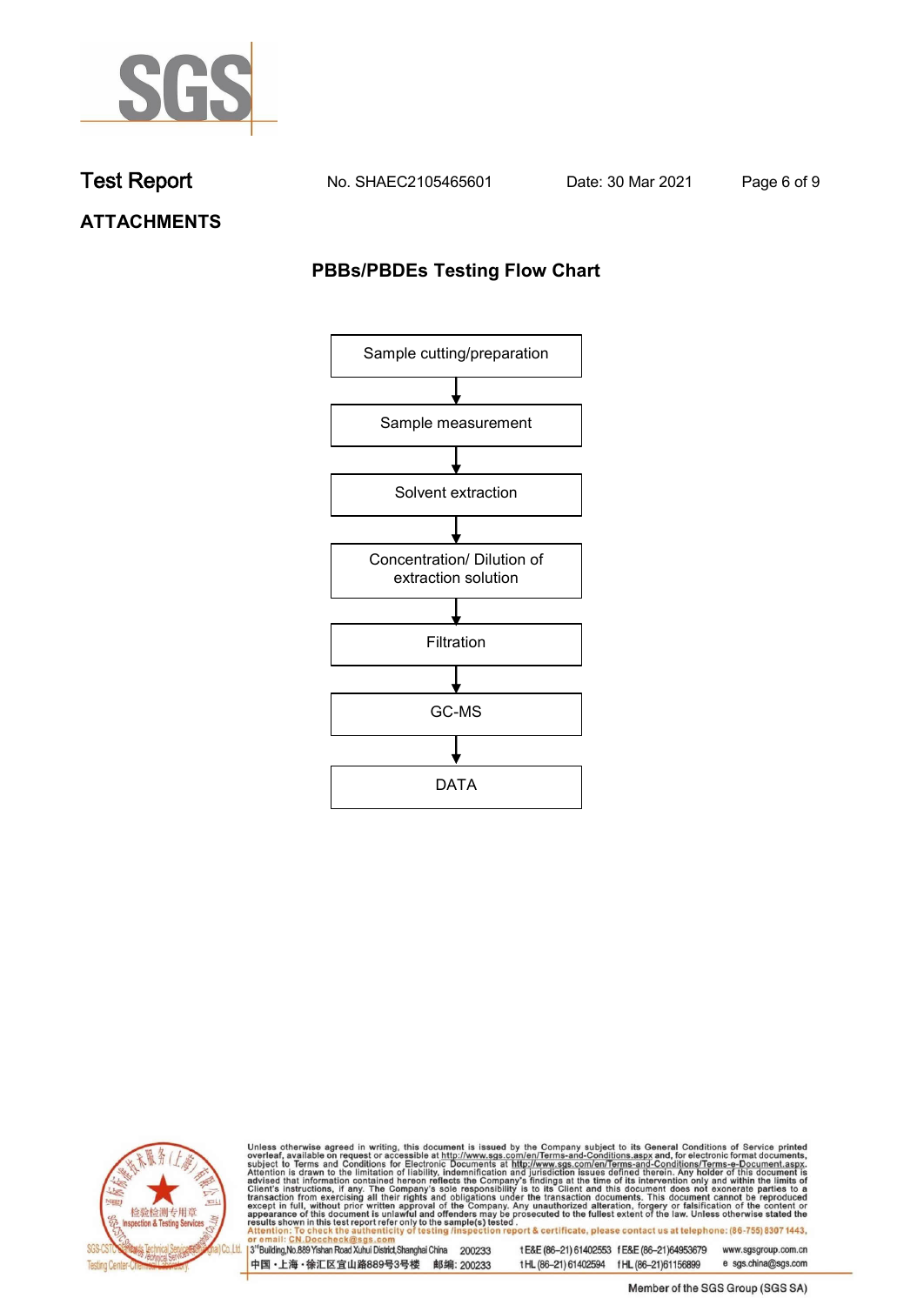

**Test Report. No. SHAEC2105465601 Date: 30 Mar 2021 . Page 7 of 9.**

# **ATTACHMENTS**

## **Phthalates Testing Flow Chart**





Unless otherwise agreed in writing, this document is issued by the Company subject to its General Conditions of Service printed overleaf, available on request or accessible at http://www.sgs.com/en/Terms-and-Conditions.asp

3<sup>'</sup>Building, No.889 Yishan Road Xuhui District, Shanghai China 200233 中国·上海·徐汇区宜山路889号3号楼 邮编: 200233

tE&E (86-21) 61402553 fE&E (86-21)64953679 www.sgsgroup.com.cn

e sgs.china@sgs.com t HL (86-21) 61402594 f HL (86-21) 61156899 Member of the SGS Group (SGS SA)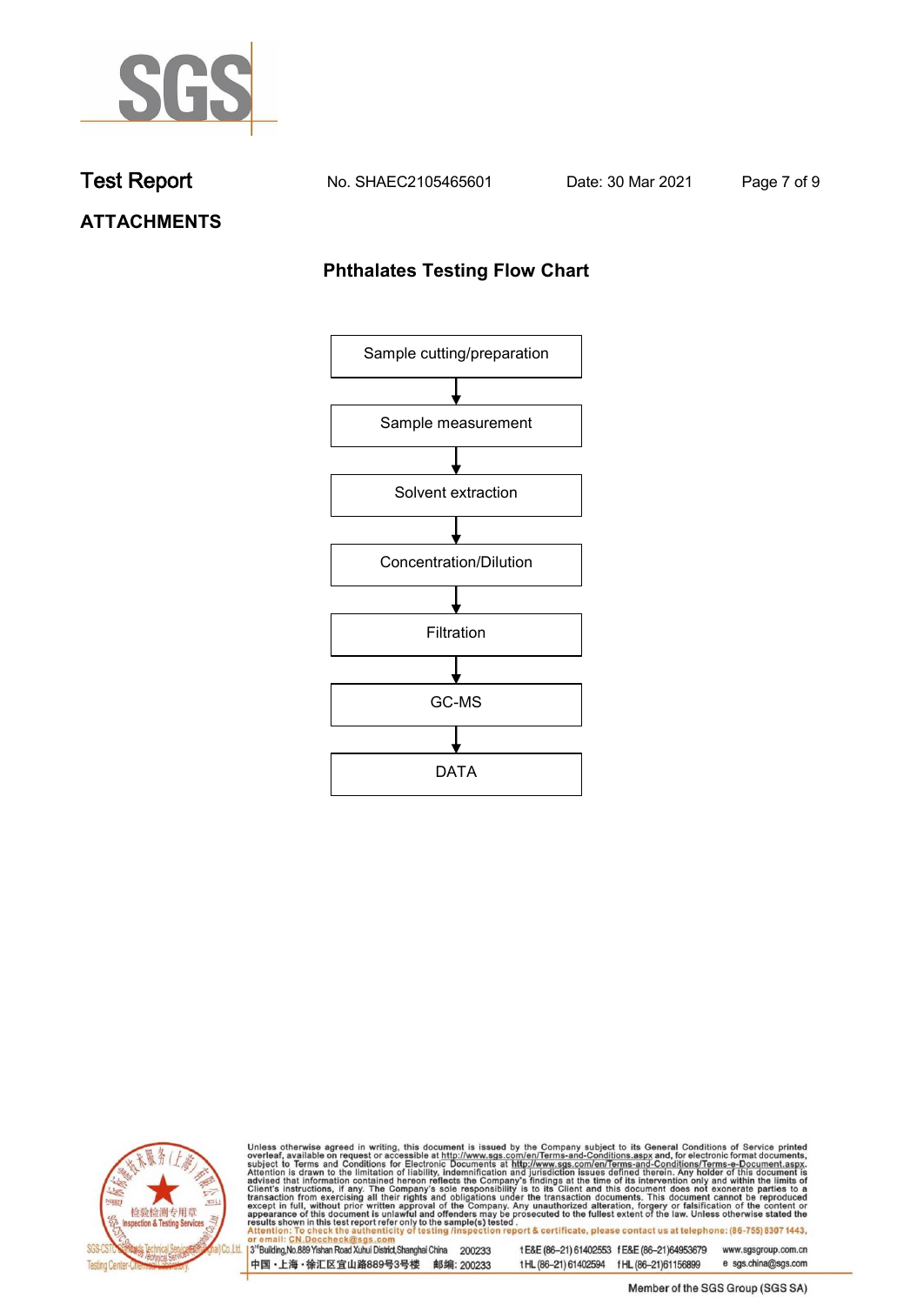

**Test Report. No. SHAEC2105465601 Date: 30 Mar 2021 . Page 8 of 9.**

**ATTACHMENTS**

## **Halogen Testing (oxygen bomb) Flow Chart**





Unless otherwise agreed in writing, this document is issued by the Company subject to its General Conditions of Service printed overleaf, available on request or accessible at http://www.sgs.com/en/Terms-and-Conditions.asp

3<sup>'</sup>Building, No.889 Yishan Road Xuhui District, Shanghai China 200233 中国·上海·徐汇区宜山路889号3号楼 邮编: 200233

tE&E (86-21) 61402553 fE&E (86-21)64953679 www.sgsgroup.com.cn

e sgs.china@sgs.com t HL (86-21) 61402594 f HL (86-21) 61156899